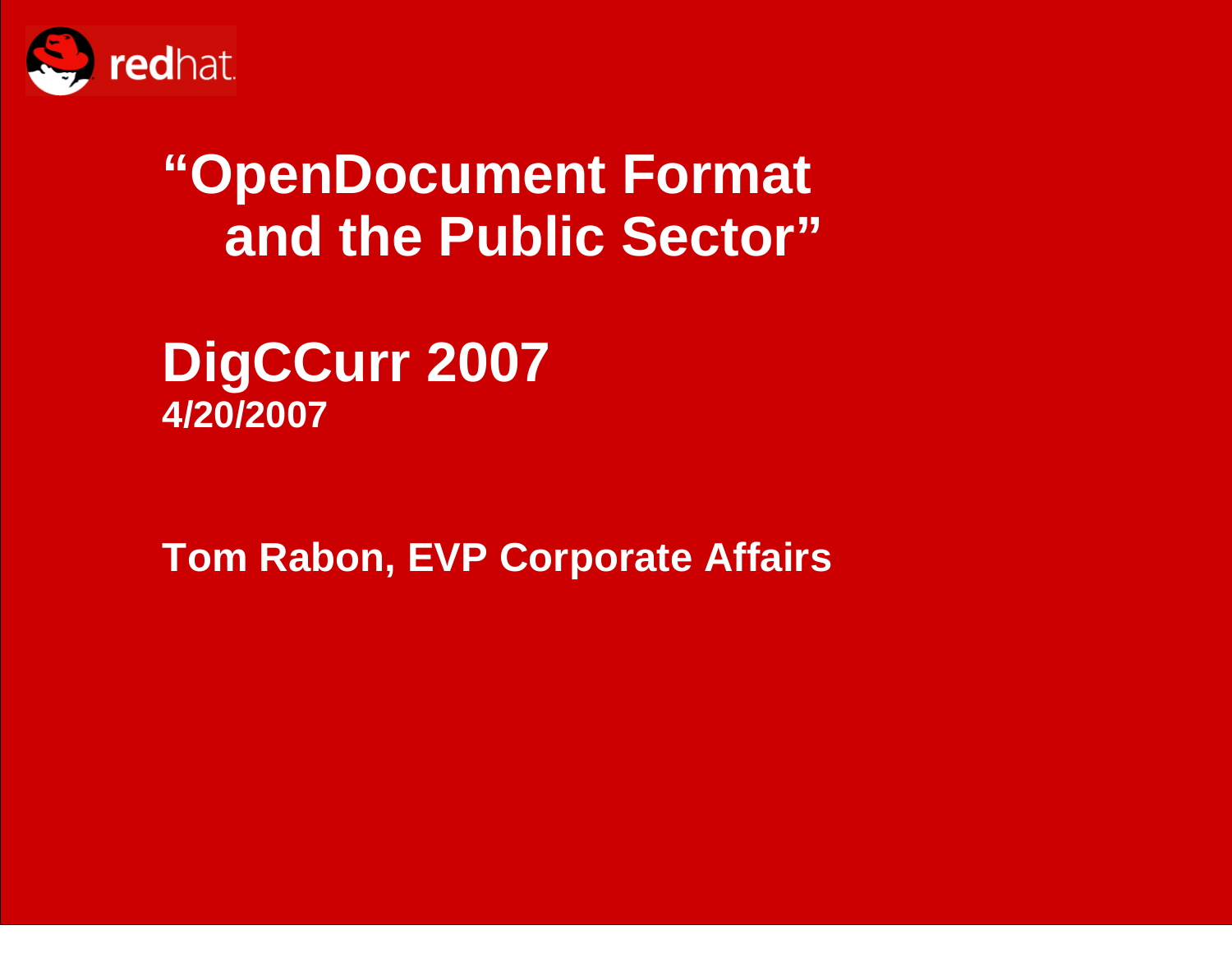

# **Agenda**

- T. Standards and information ownership
- $\mathcal{L}_{\mathcal{A}}$ What makes a standard open?
- **The** OpenDocument Format
- Governments and ODF
- "Open" XML
- $\mathcal{L}_{\mathcal{A}}$ Red Hat's work on ODF
- **I** Importance of ODF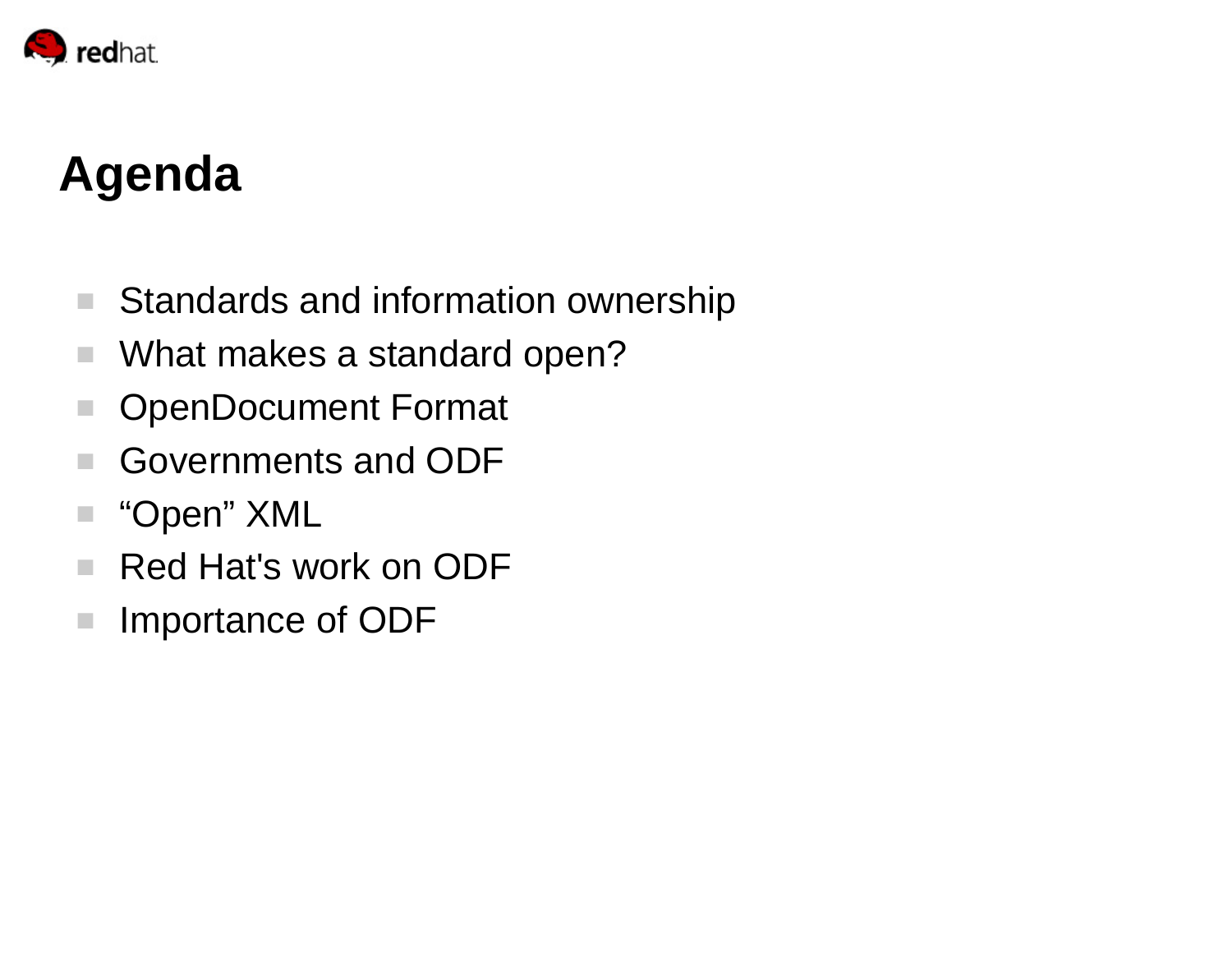

### **Standards and Software**

- m. I want to build a house
	- $\bullet$ I need a blueprint to tell me how
	- ● But, I want a blueprint that people know will produce a functional and safe house
	- I need to find a standard
	- ●Then, I'll implement it and build my own house
- $\mathcal{L}_{\mathcal{A}}$ The blueprint isn't a house
- P. A standard is just a description, not software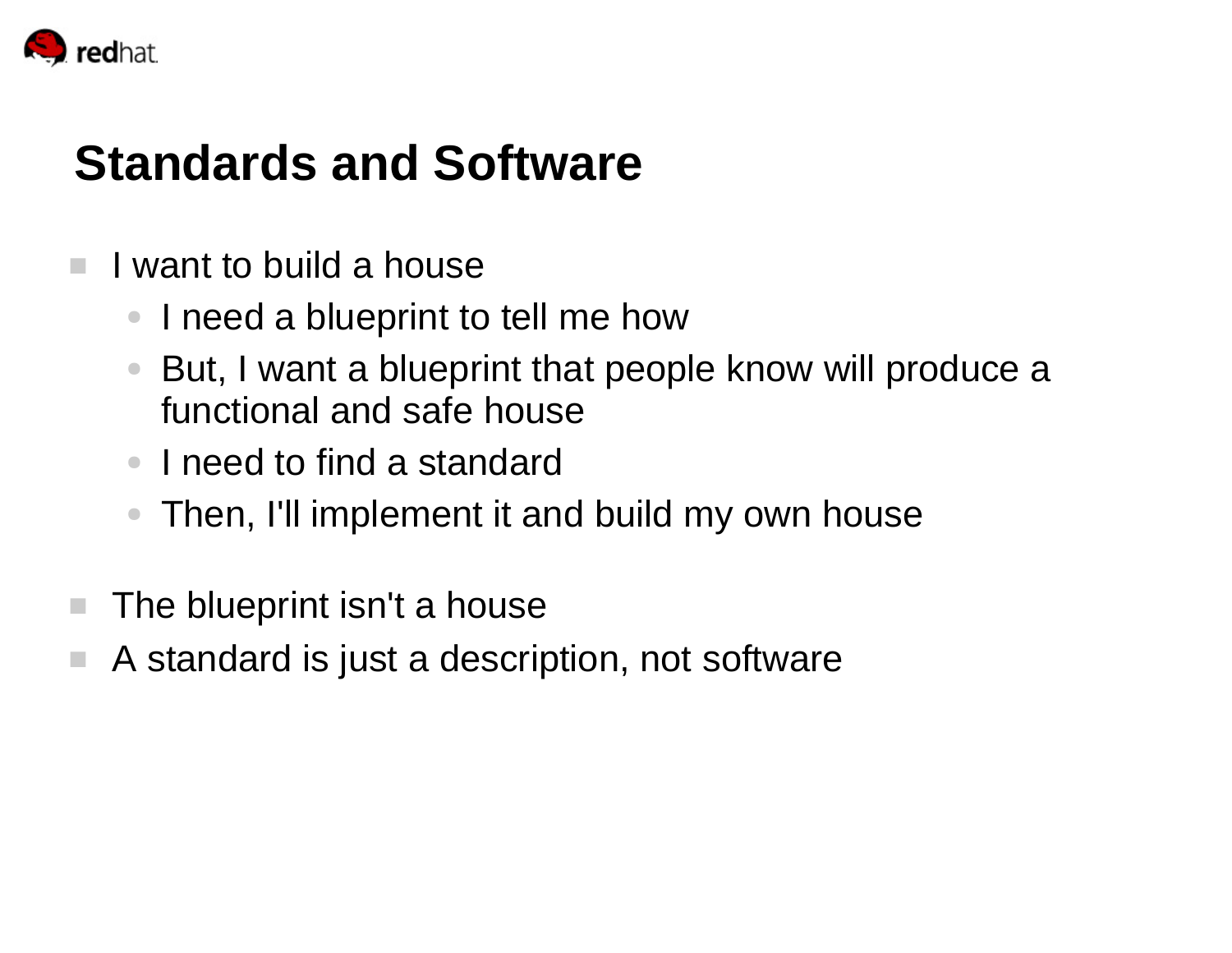

## **Importance of Standardization**

- Samuel Morse sends first telegraph in 1844
	- ● No interconnection among nations, messages transcribed by hand and then cross borders
	- $\bullet$ Prohibitive costs to bilaterally negotiate standards
	- $\bullet$  International Telegraph Union formed in 1865 to set international standard
- $\blacksquare$  "Discussions to coordinate national standards development in an effort to avoid **duplication**, **waste** and **conflict** date back to 1911."
	- American National Standards Institute1865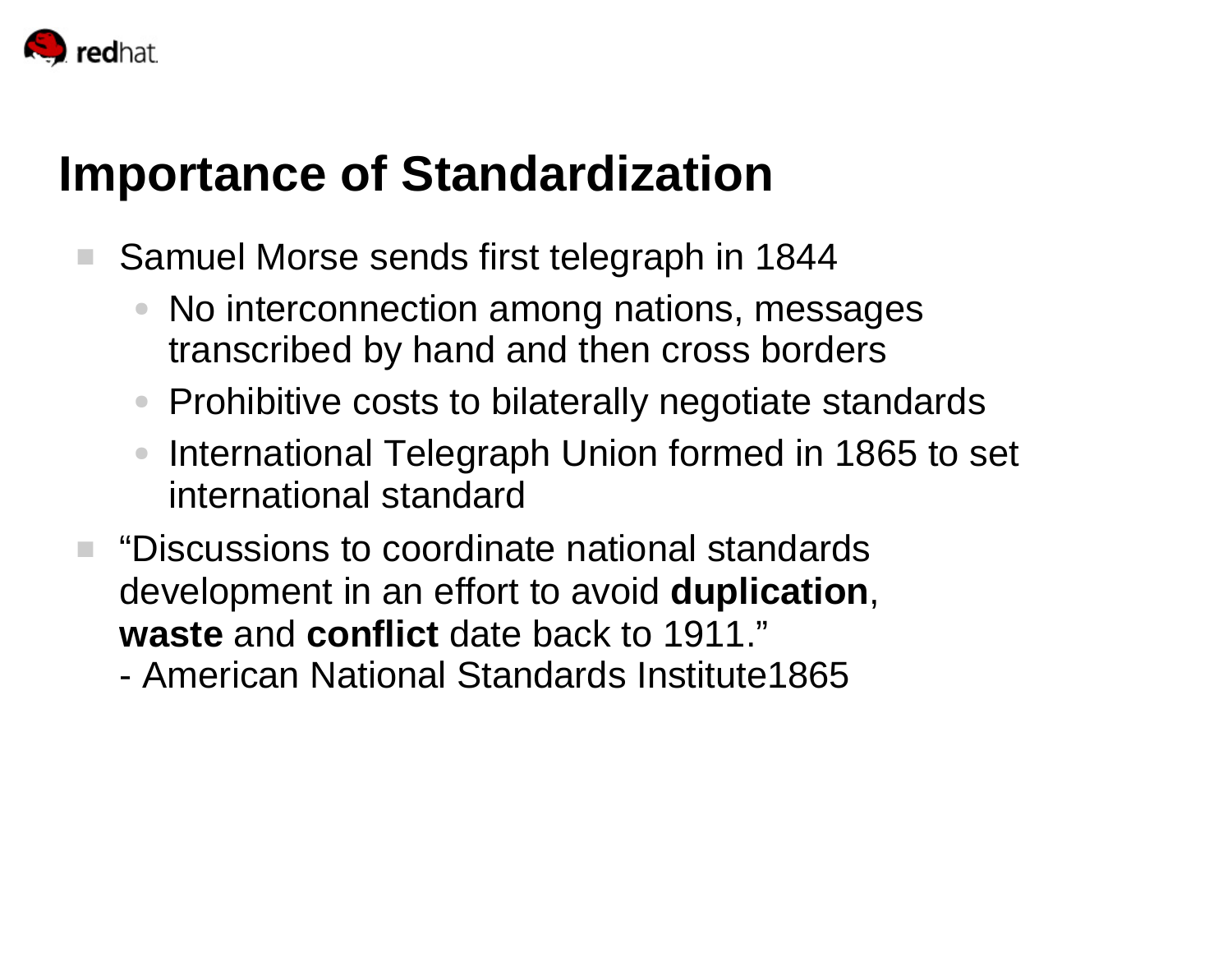

# **Standards and Ownership of Information**

- × Proprietary standards put information behind a lock with no certainty about having a key
- $\mathbb{R}^n$  You create the information, but store it in a manner that turns ownership over to a single vendor
- $\mathcal{L}_{\mathcal{A}}$  Your need to use the information will outlive the application and maybe even the vendor

**COL**  "Here we have a true conflict between the notion of intellectual property and the notion of sovereignty, and I'd say that 100 percent of the time in a democracy, sovereignty trumps intellectual property." *-Eric Kriss former Massachusetts Secretary of Administration and Finance*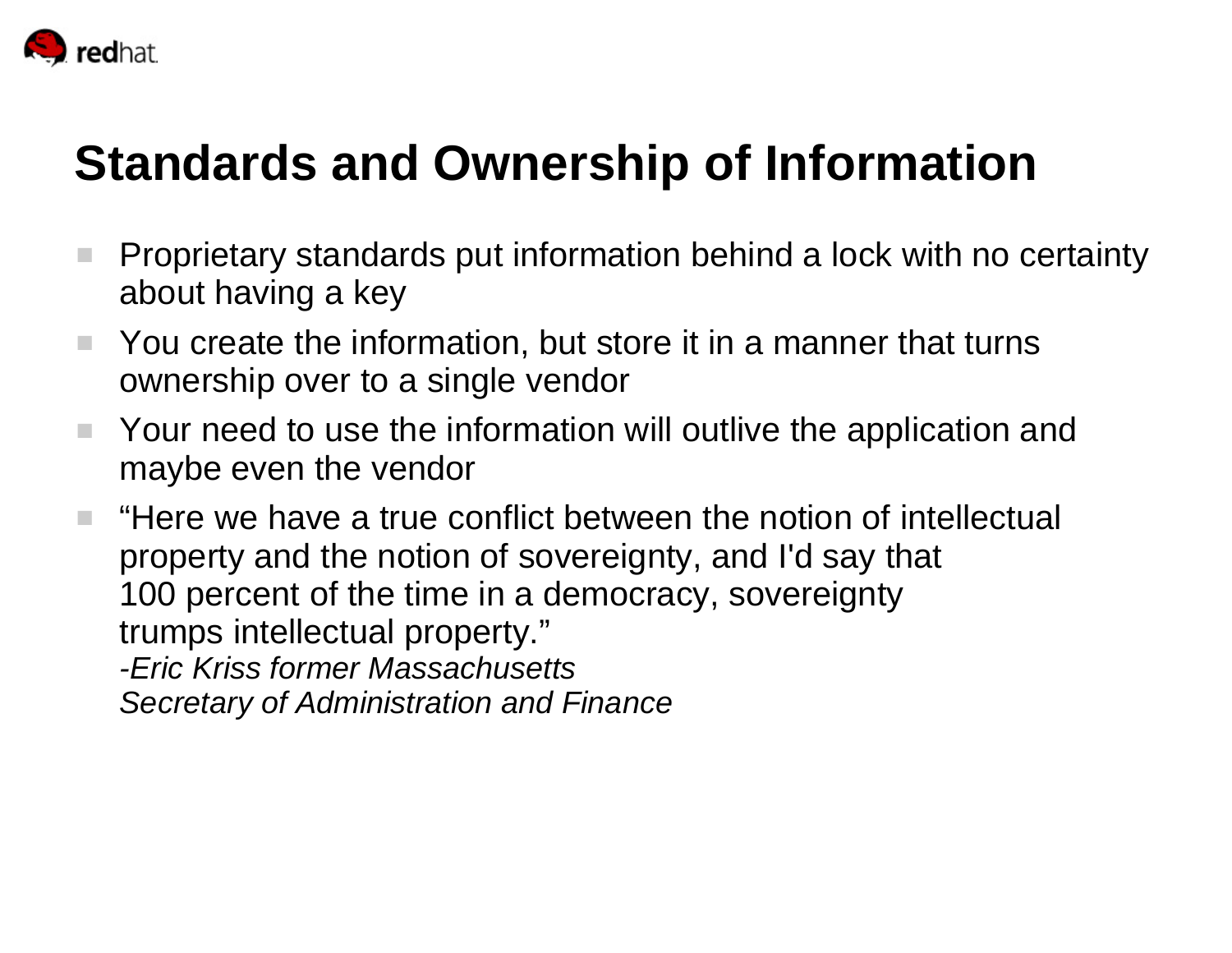

### **Standards and Networks**

- a i Standards allow for interoperability
- $\mathcal{L}_{\mathcal{A}}$ Interoperability allows networks to be constructed
- m. Users of networks add value for all other users
- $\mathcal{L}_{\mathcal{A}}$  However, closed standards can take control of the network
	- ●Users are locked into a self-preserving vendor
	- $\bullet$ The community cannot develop the standard
	- ●The value of the network is stagnant
	- $\bullet$ e.g., Non-functional differences in railroad gage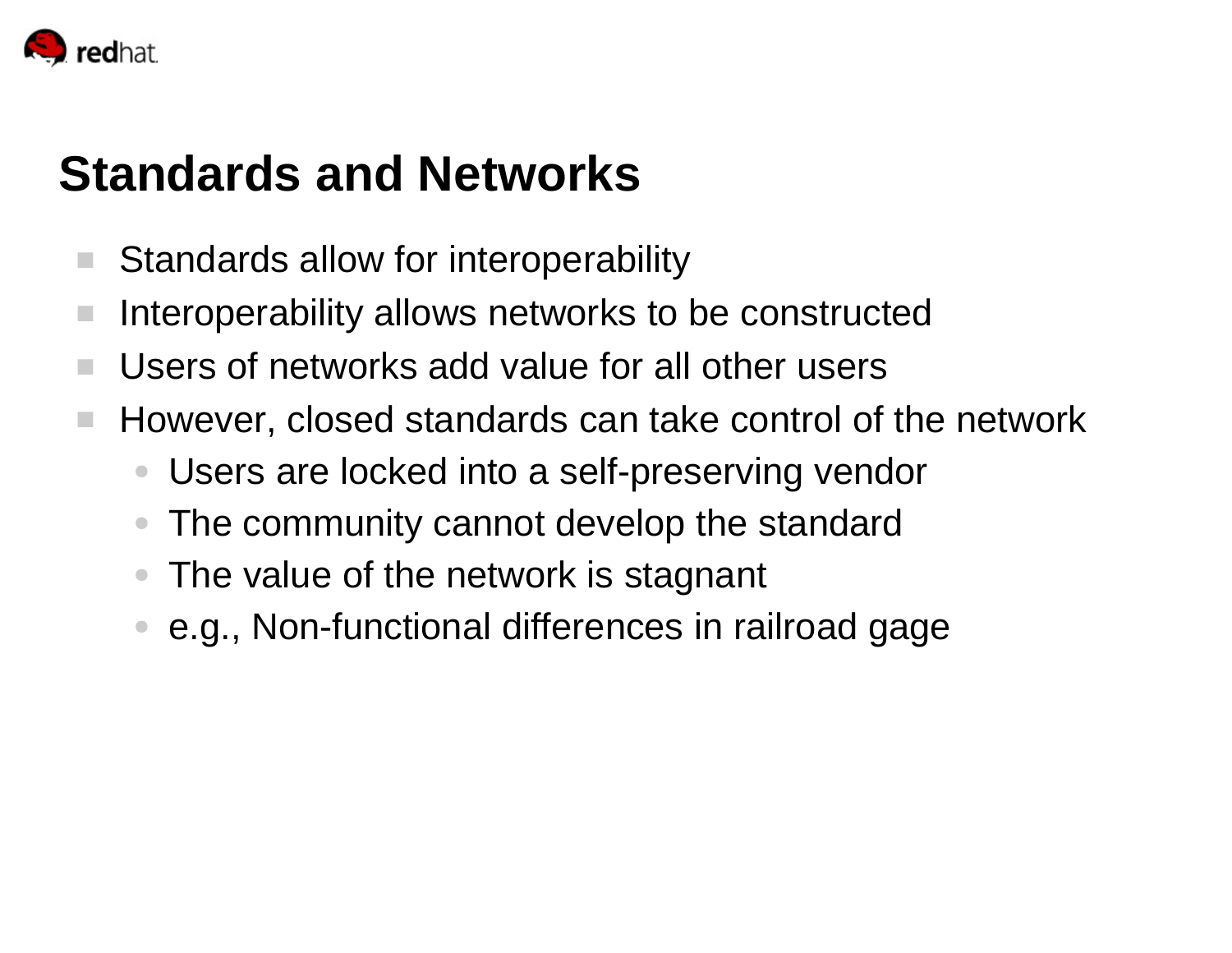

### **What Makes a Standard Open?**

- a. Developed and maintained by a vendor-neutral body
- $\mathcal{L}_{\mathcal{A}}$ Publicly available for anyone to implement
- a. No economic barriers to implementation (royalty-free)
- × No technical barriers (free of IP restrictions or hooks)
- $\mathcal{L}_{\mathcal{A}}$ Broadly implemented on competing platforms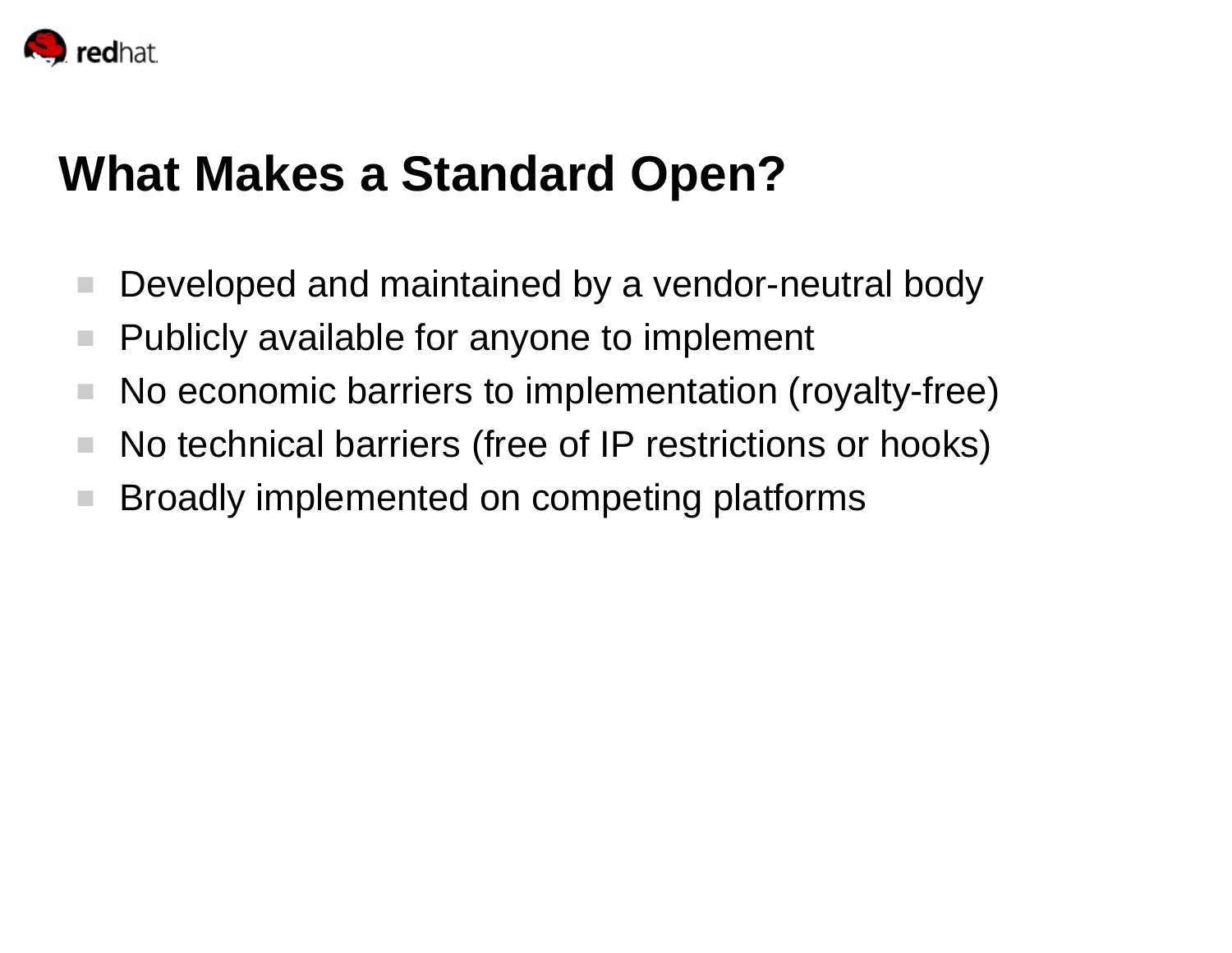

### **Closed Standard**

### **Open Standard**



Information

Adapted from ODF Alliance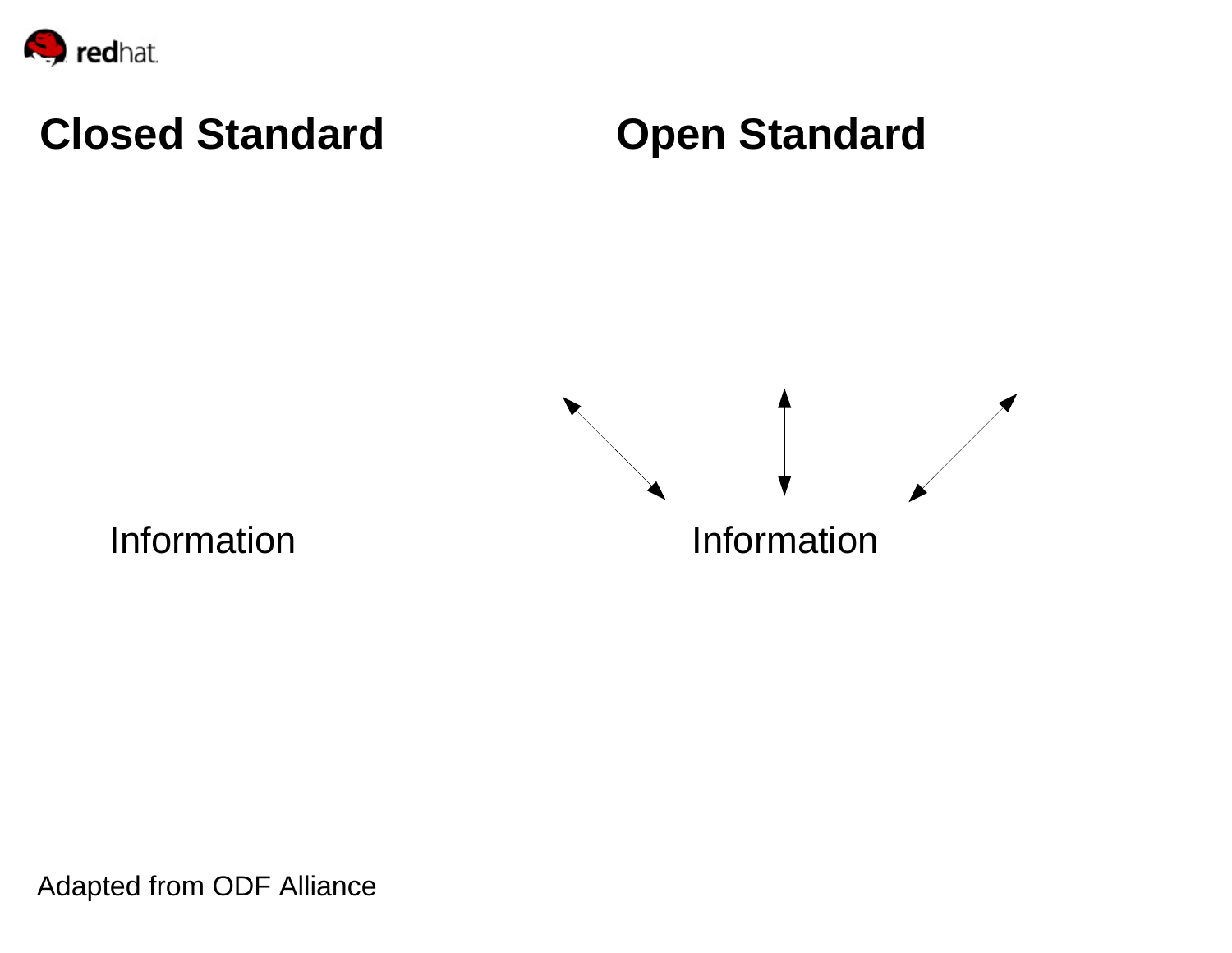

### **Benefits of an Open Standard**

- $\mathcal{L}_{\mathcal{A}}$  Increases innovation and competition the next step up in the application
- Users retain ownership of information, not the vendor and the original application
- $\mathcal{L}^{\mathcal{L}}$  Information flows among applications (office applications, e-mail, portals etc.) lessening potential lock-in from a single vendor
- **College**  Imagine if only one builder knew how to build a "house"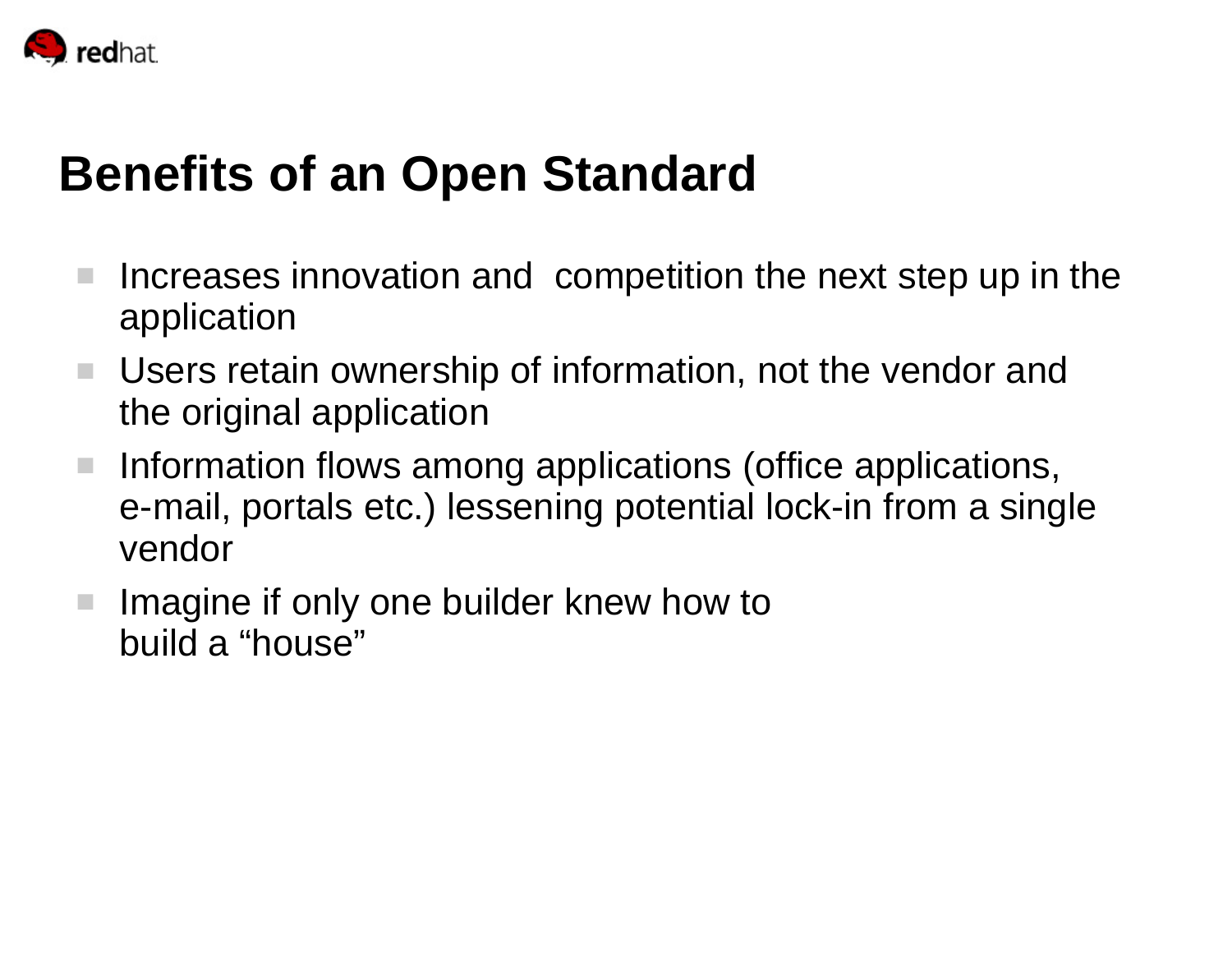

# **Open standards mean everyone is better off. The individual owns the information, and the public owns the network.**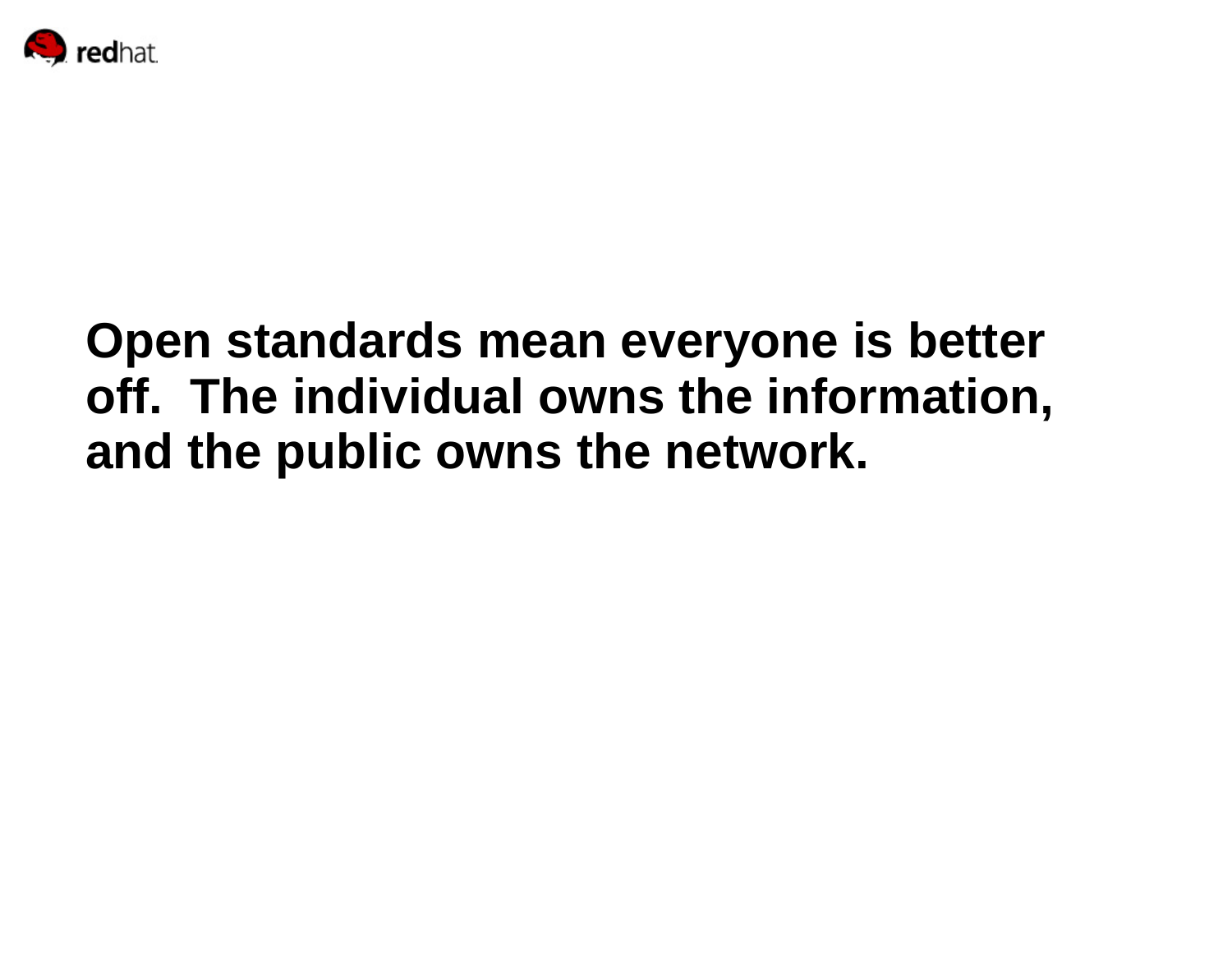

# **OpenDocument Format (ODF)**

- a a XML-based specification for documents (.odt), presentations (.odp) and spreadsheets (.ods), et al.
- a ka Developed and maintained by Organization for the Advancement of Structured Information Systems (OASIS)
	- "…a not-for-profit, global consortium that drives the development, convergence and adoption of e-business standards."
	- $\bullet$  Foundational Members: BEA, EDS, IBM, Primeton, SAP and Sun
- ISO/IEC Approved in May 2006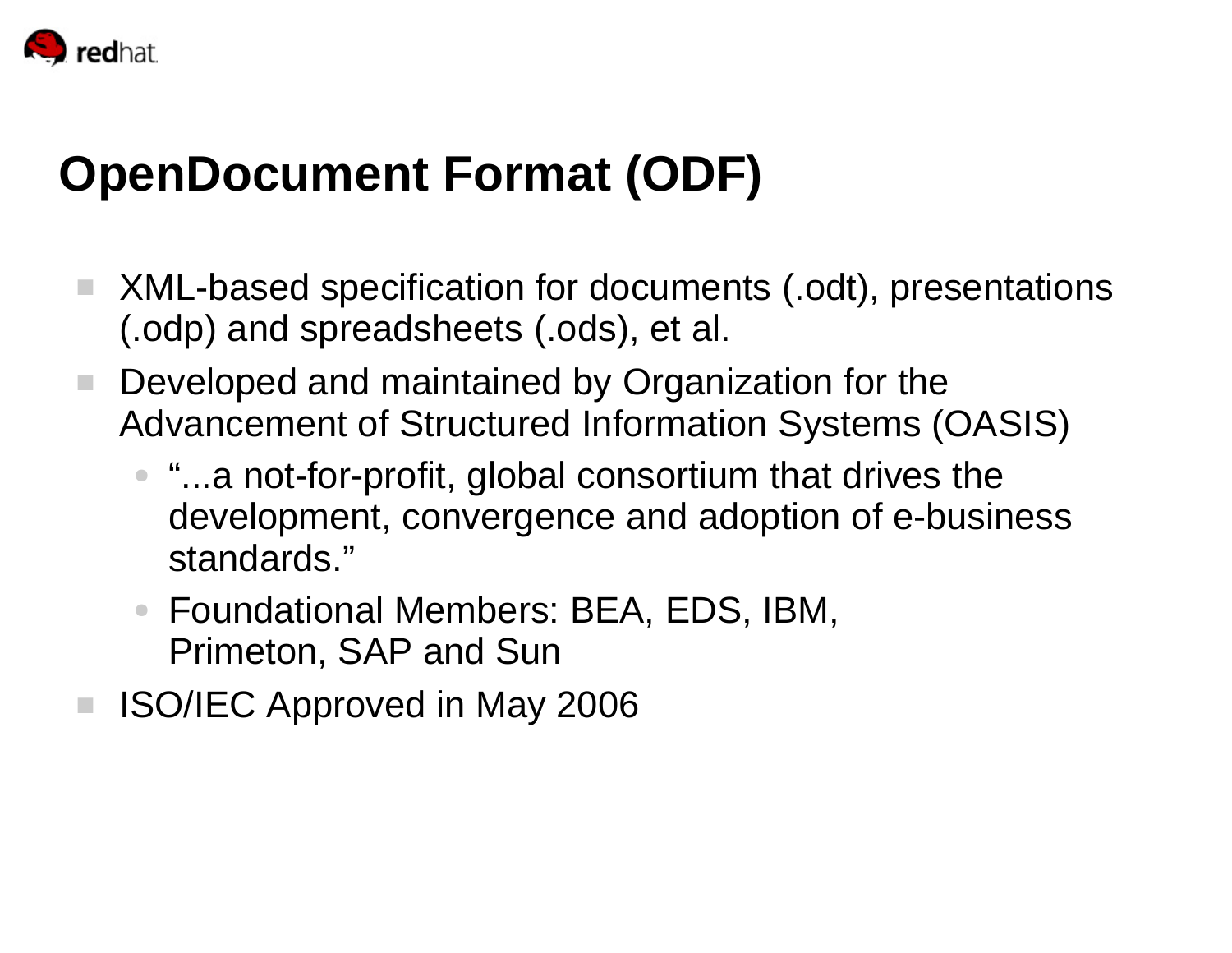

### **ODF is Broadly Implemented**

#### Documents

AbiwordKWordOpenOffice.org Writer **NeoOffice NextOffice StarOffice** IBM Workplace **TextMaker** Google Docs Zoho WriterajaxWrite **TextEdit** Ichitaro

#### **Spreadsheets**

**EditGrid** GnumericKSpread OpenOffice.org Calc **NeoOffice NextOffice StarOffice** 602OfficeIBM Workplace Google Spreadsheets

#### Presentations

KPresenterOpenOffice.org Impress NeoOffice**NextOffice StarOffice** 602OfficeIBM Workplace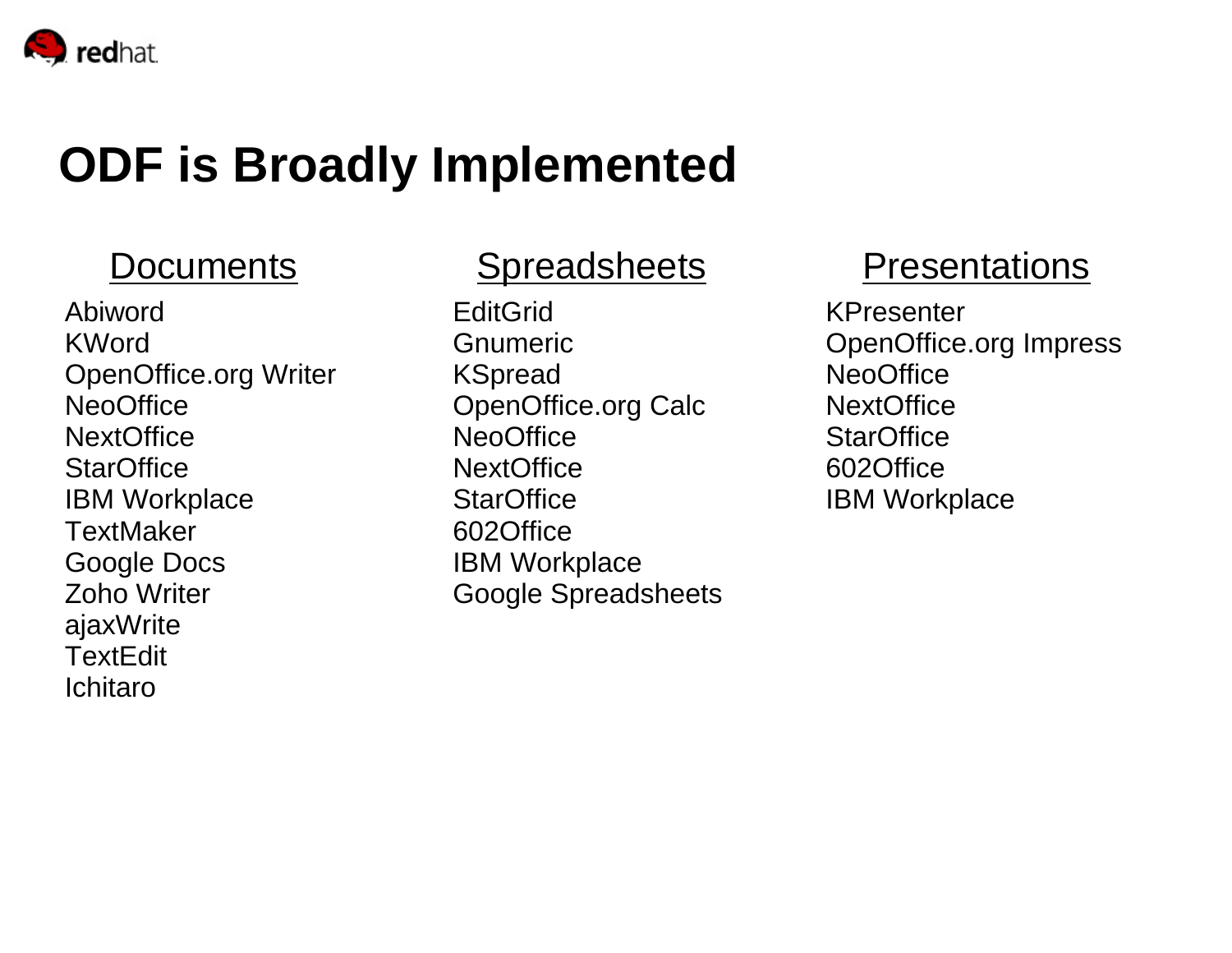

### **ODF Makes Sense for Government**

- Unencumbered future access to information
- Choice of applications within and across agencies without hindering interoperability, especially in times of emergency
- T. Citizens are not forced to use costly software to communicate with their government
- a. Liberated from a forced upgrade schedule
- Cost savings when migrating to open source applications

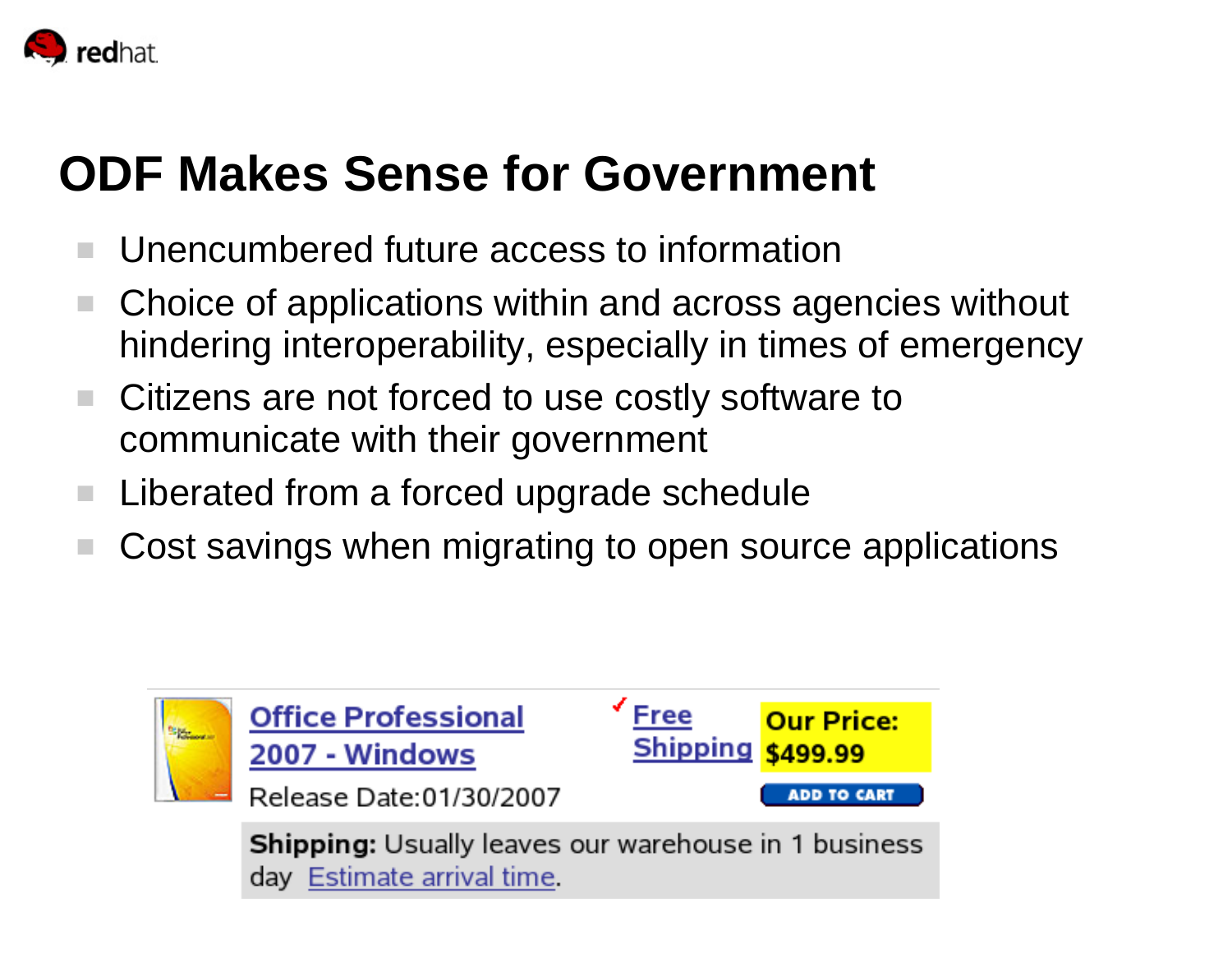

## **Widespread Adoption of Open Standards**

- $\mathcal{L}_{\mathcal{A}}$  National: Belgium, Brazil, Croatia, Denmark, France, Germany, and Norway
- **The**  Regional: Extremadura (Spain), Misiones (Argentina), Massachusetts (USA), Hong Kong, Kerala (India)
- **College**  Agency-level: Finnish Ministry of Justice, Singapore, Delhi commercial tax office
- $\mathcal{L}_{\mathcal{A}}$  In U.S., states of California, Minnesota, Texas and Oregon have bills under consideration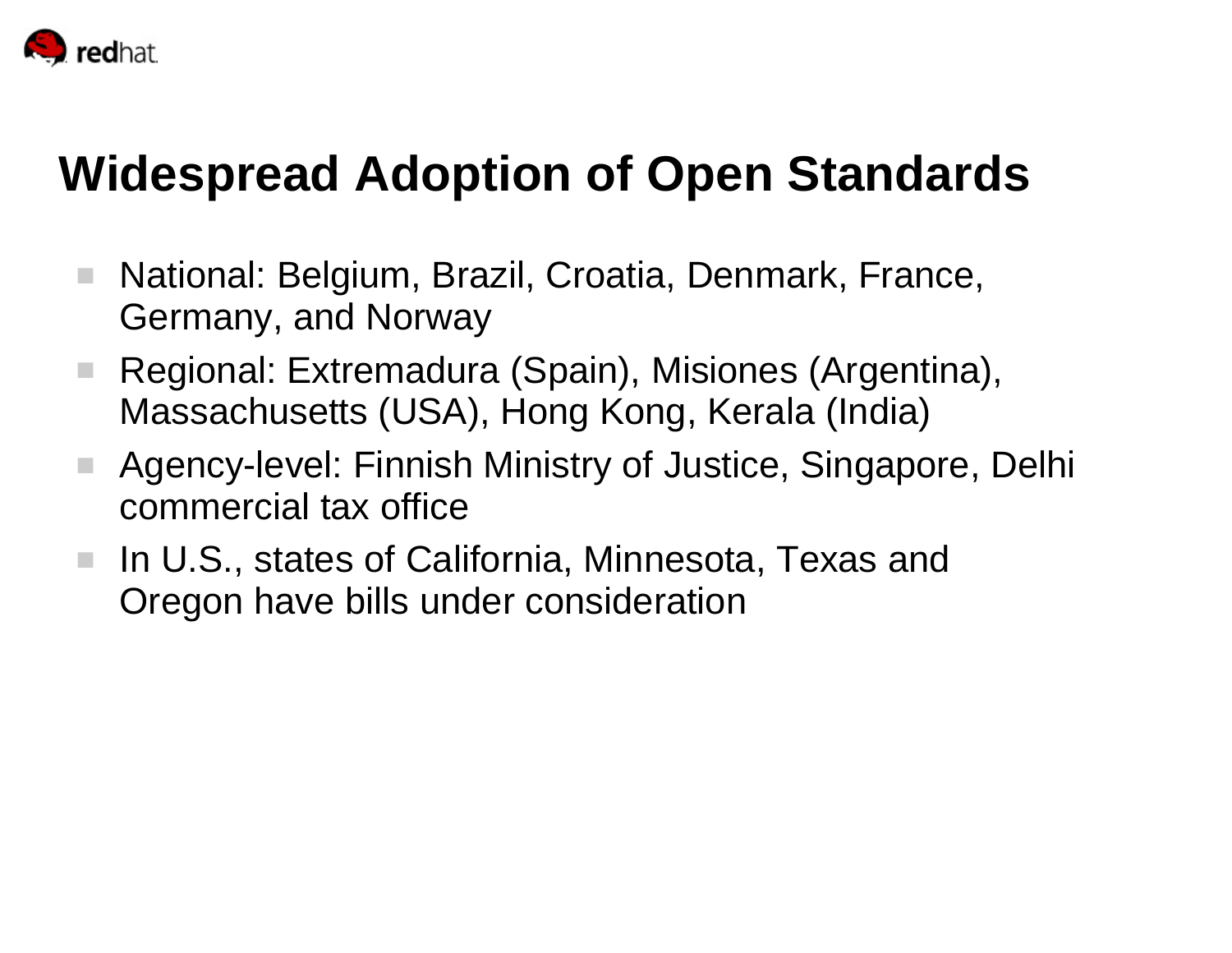

### **What Governments are Saying**

- $\blacksquare$  "The native support of OpenOffice.org to the OpenDocument ISO standard ISO/IEC 26300 for office documents is an important factor in order to achieve interoperability between organizations and citizens..." *-Ministry of Justice, Finland (February 2007)*
- "...We can direct more money into improved service to our public. The increased take up of ODF over the past 12 months, and the growing range of systems that use it, will support our continued drive to build openness into Bristol's technology infrastructure."

*-Stewart Long. Head of ICT, Bristol City Council (UK)*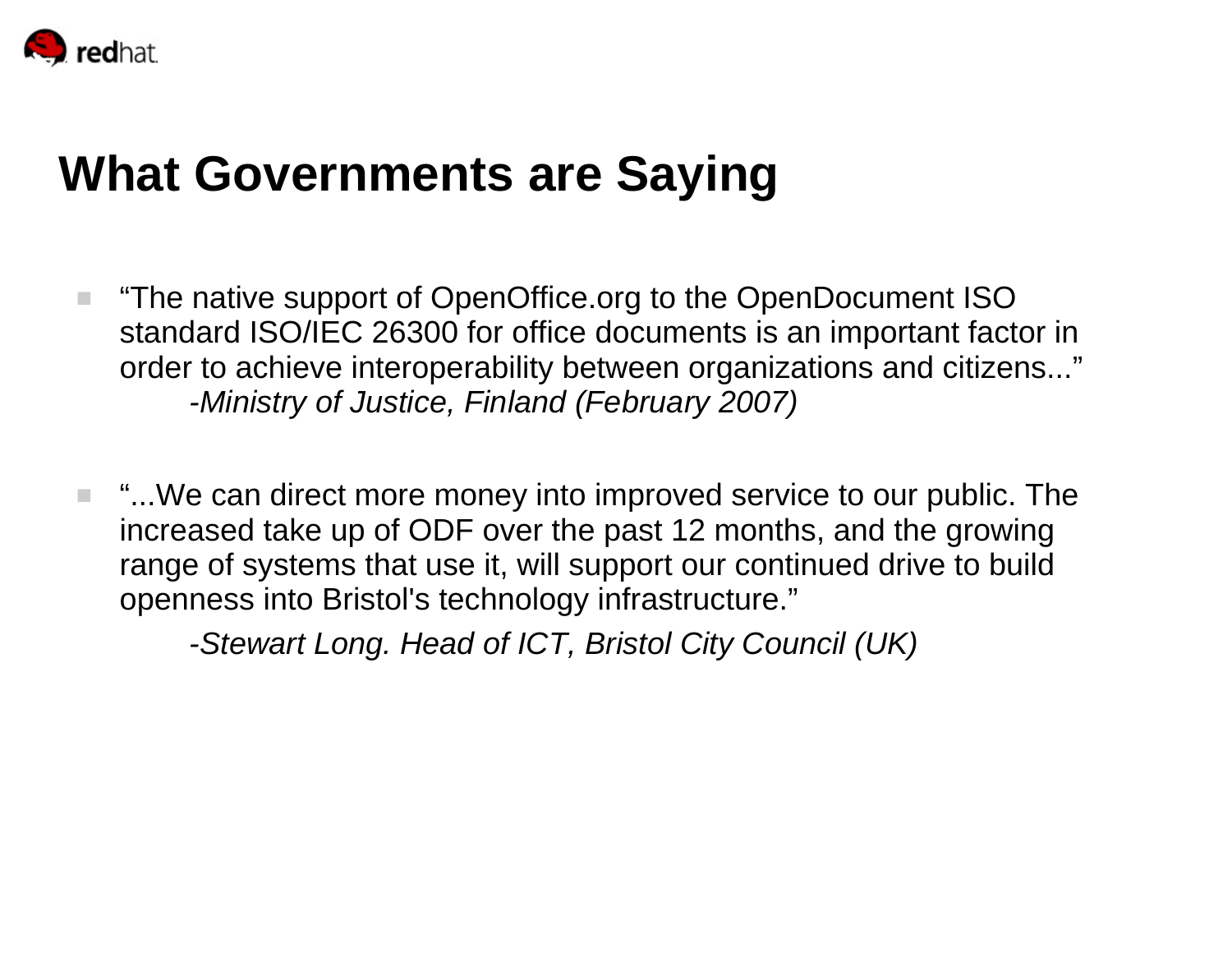

### **Focus on Brazil**

- $\mathcal{L}^{\mathcal{A}}$  Published version 2.0 of "e-Ping Interoperability Framework" November 2006
- $\mathcal{L}_{\mathcal{A}}$ .doc, .xls, .ppt are labeled in "transition" and non-compliant
- **COL**  ODF specifically recommended as official government format
- $\sim 10$  Banco do Brasil, Computers for All project, State of Parana all adopted OpenOffice.org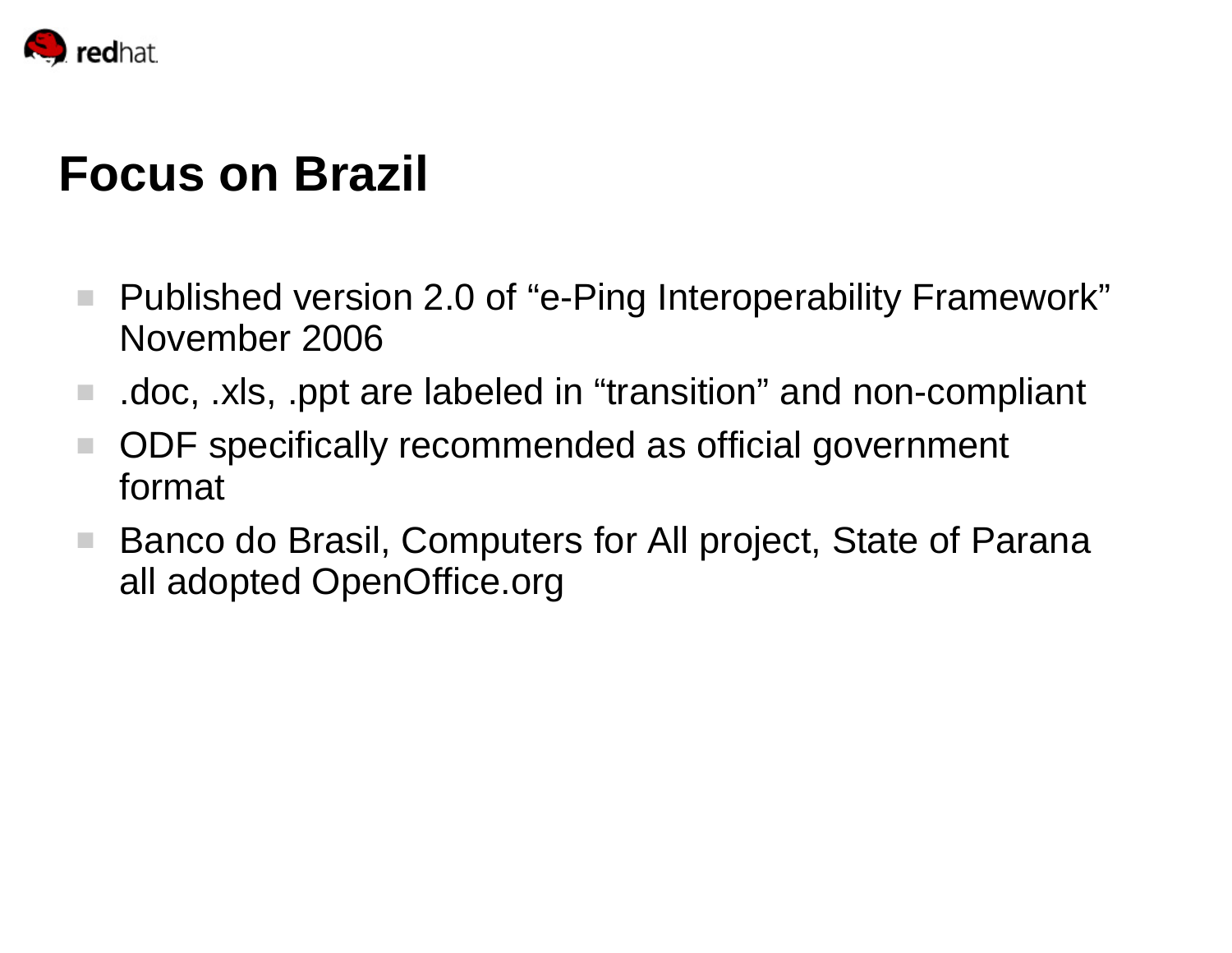

### **Focus on Massachusetts**

- × Led the way in the U.S.
- $\mathcal{L}_{\mathcal{A}}$  Phased migration, using plug-in, of all Executive agencies to open formats by June 2007
- $\blacksquare$  "Open formats for data files ensure that government records remain independent of underlying systems and applications thereby preserving their accessibility over very long periods of time."

*[Enterprise Technical Reference Model, Sept. 2005]*

Accessibility issues at forefront of debate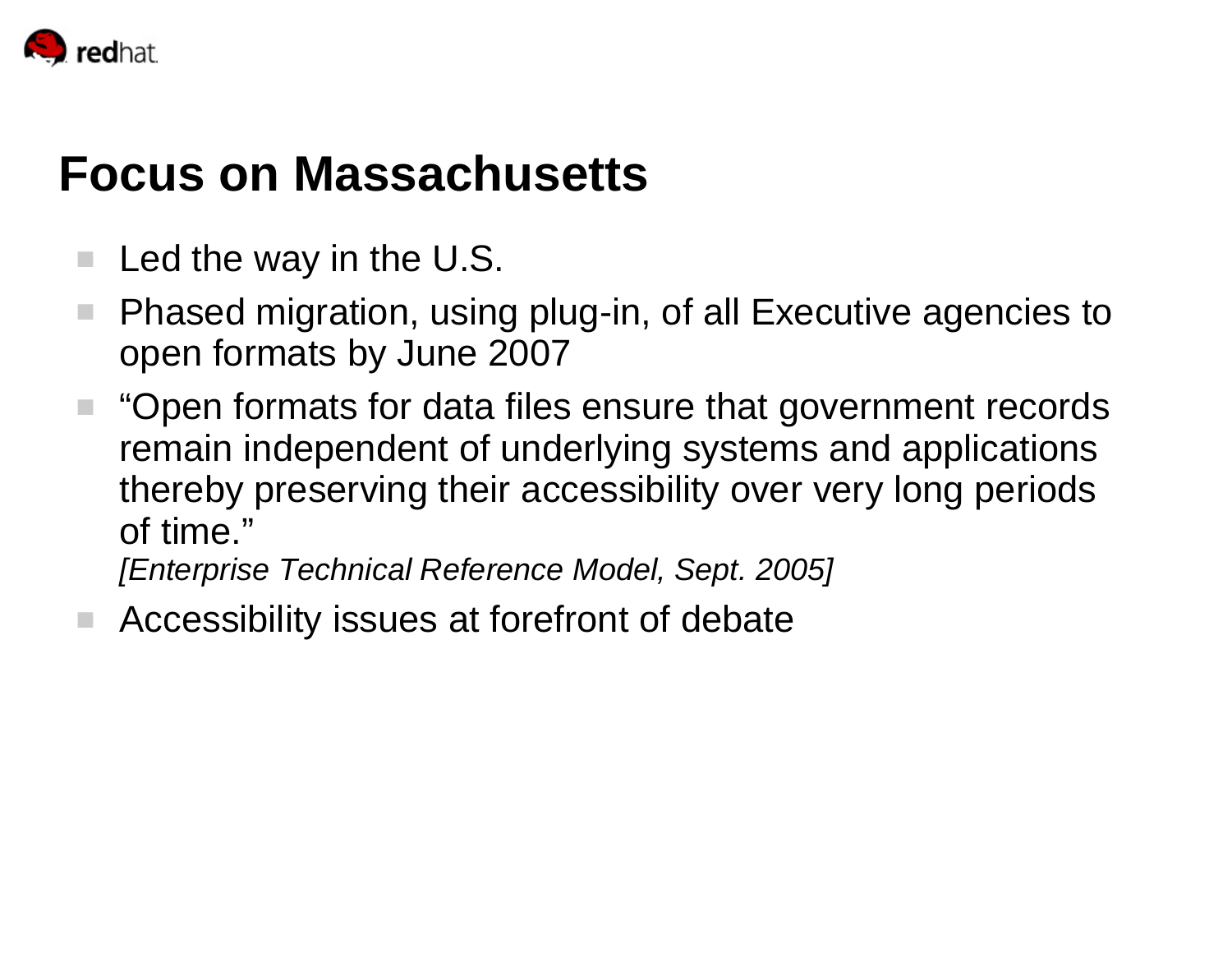

## **Focus on India**

- T. Election Commission adopted ODF on a national basis
- **COL**  State of Kerala, Allahabad High Court, Delhi state tax office all use ODF
- a a "Considering the huge potential of eGovernance in the nation as well as the need to adopt open standards to make our data systems more inter-operable and independent of any limiting proprietary tools, we feel that ODF is a great technological leap."

*-Secretary of Ministry of Info and Technology*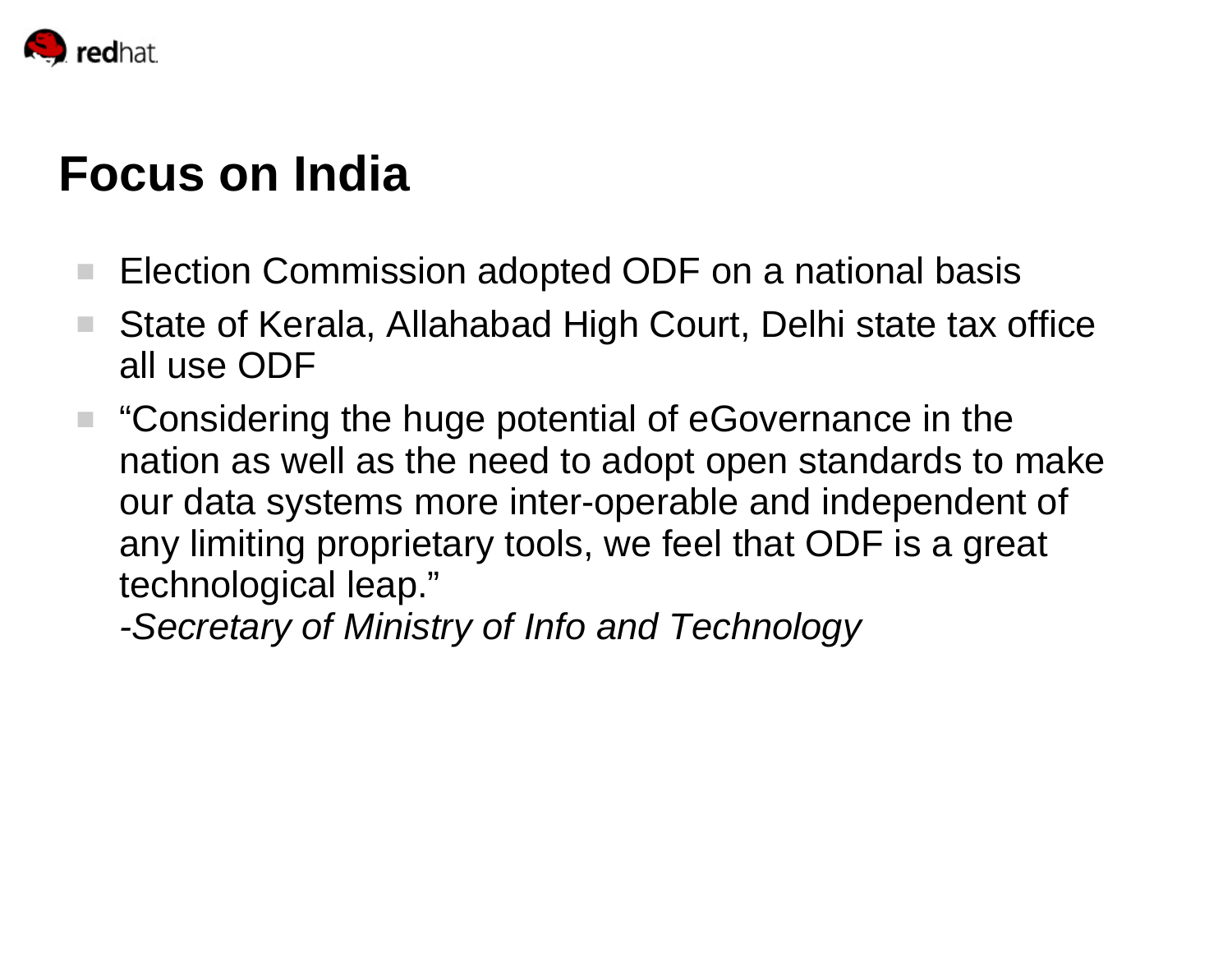

### **ODF and Accessibility**

- $\mathcal{L}_{\mathcal{A}}$ ODF v. 1.1 incorporates significant accessibility improvements
- "[1.1] is...readily transformable to the DAISY digital talking book standard for people with print impairments. The clear specification of [ODF] will remain usable long after commercial and proprietary formats have been condemned to the dustbin." -U.K. Royal National Institute of the Blind
- a a "The OASIS process exemplifies what should be done if true accessibility to both a document format and the tools to manipulate it are to be achieved."

President, National Federation of the Blind in Computer Science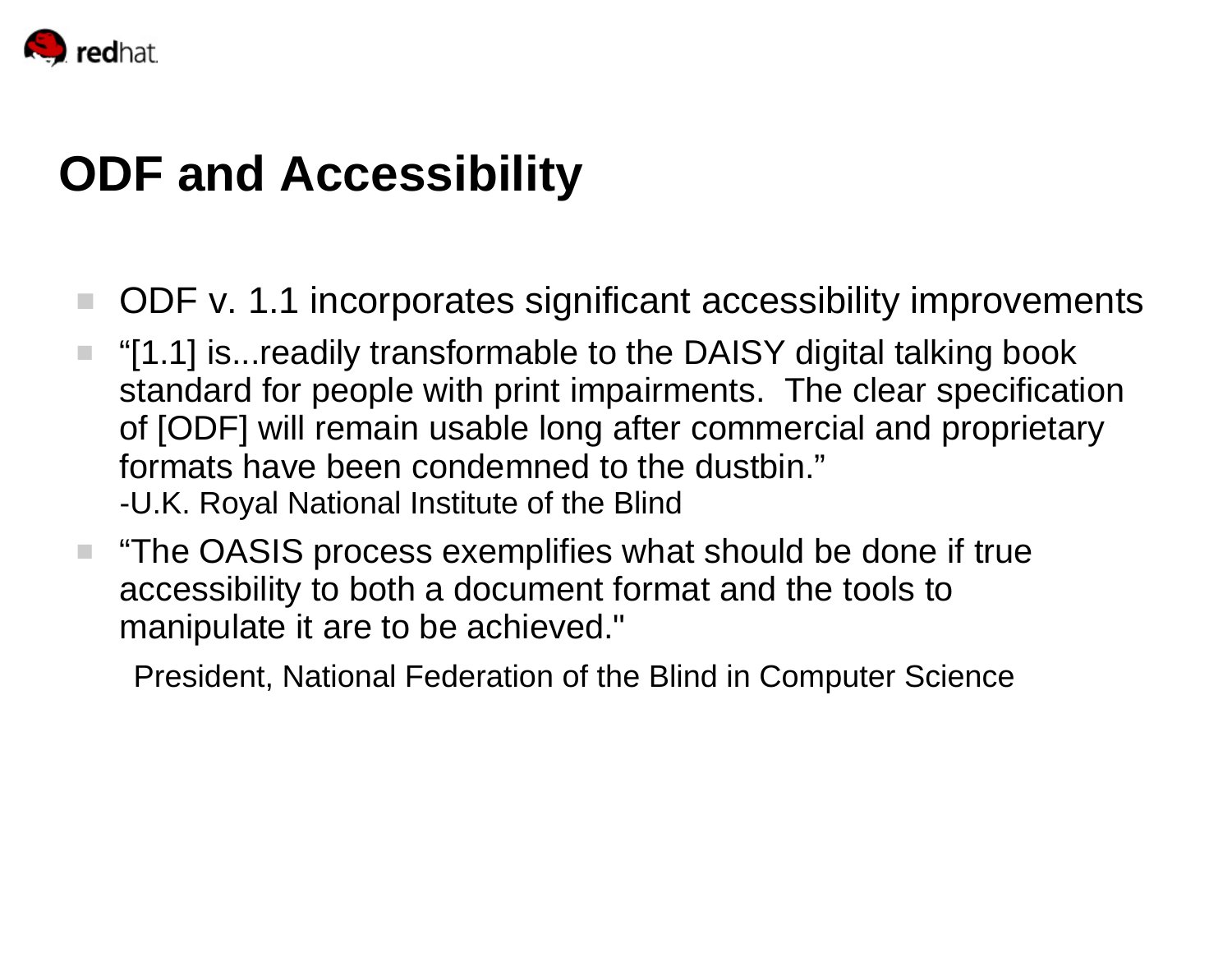

## **Microsoft "Open" XML**

- Ecma committee's stated mission was to construct a standard compatible with the Microsoft proprietary format
- . Approved by Ecma December 7, 2006
- **TI** Specification fills over 6,000 pages
- a. Submitted to ISO/IEC fast-track
- $\mathcal{L}_{\mathcal{A}}$  In middle of 9 to 12 month approval process
	- $\bullet$ 14 Negative filings
- **COL**  Natively supported in Office 2007, partially in WordPerfect and Novell OpenOffice.org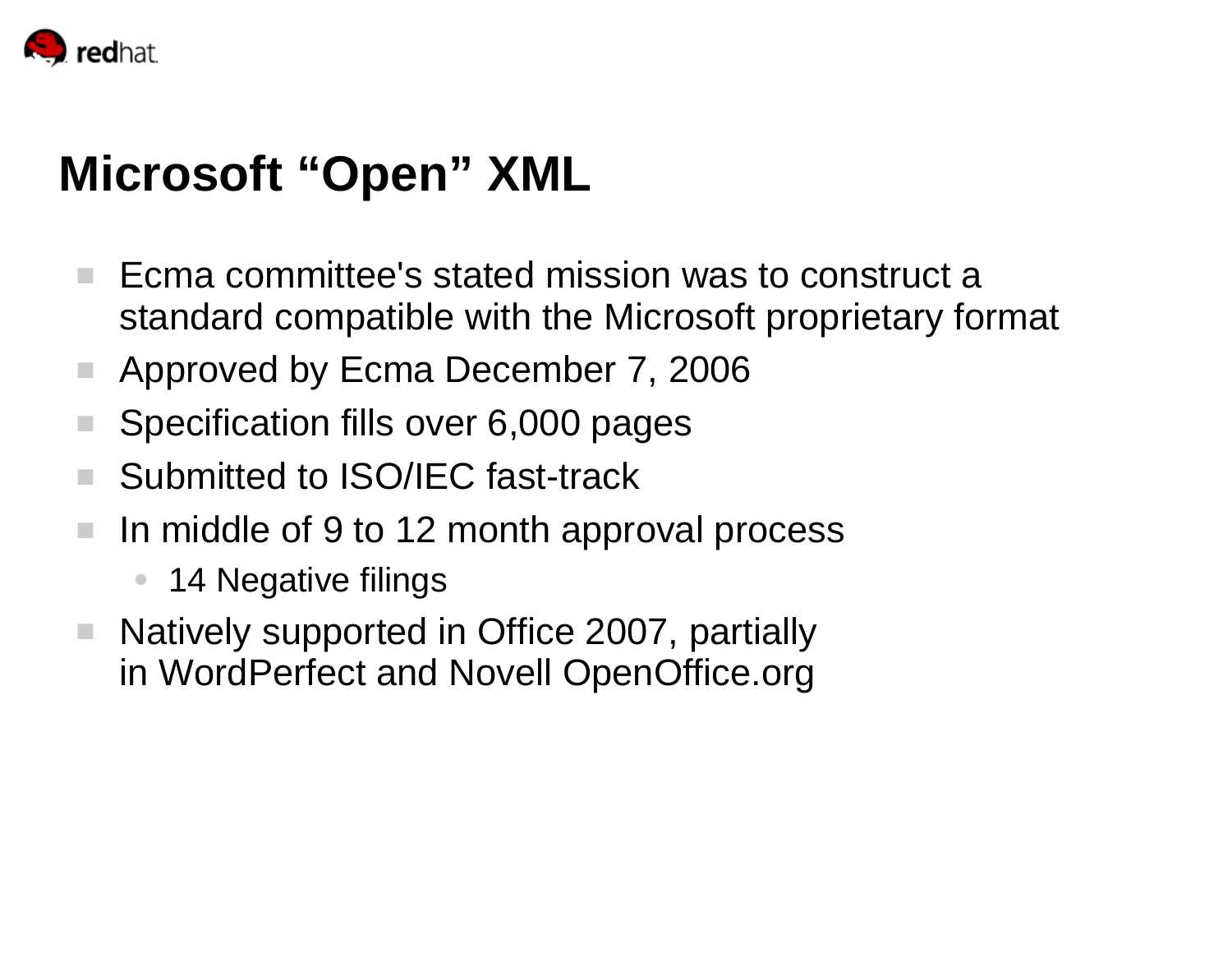

# **Verdict on Microsoft "Open" XML**

- Created for compatibility with one vendor's formats
- **I** No vendor-neutral organization to maintain it
- $\mathcal{L}_{\mathcal{A}}$ Unclear as to proprietary hooks
- **I** Unfeasible to implement given length
- $\mathcal{L}_{\mathcal{A}}$ Fully implemented in only one office suite
- a. Duplicates existing ISO/IEC approved standard
- $\mathcal{L}_{\mathcal{A}}$ Final approval by ISO/IEC is uncertain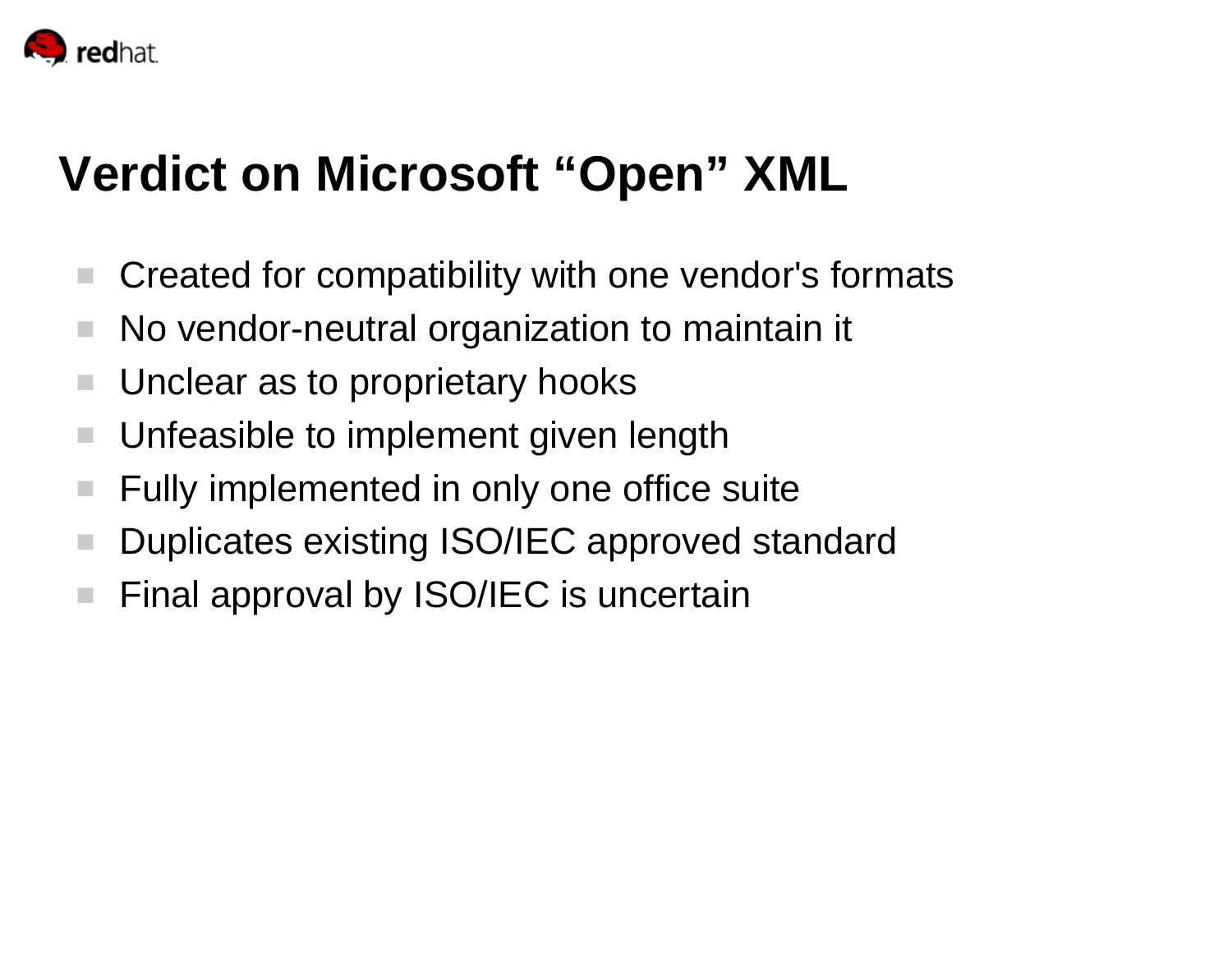

# **Using ODF with Plug-ins and Translators**

- $\mathcal{L}_{\mathcal{A}}$  OpenDocument Foundation Plug-in *da Vinci* soon to be released on ODF v. 1.2
	- ●Plugin, appears in menu, for MS Office 97, 2000, 2003
	- $\bullet$ "Perfect fidelity" with old MS documents
	- ●Earlier versions tested by state of Mass.
- Sun developed a plug-in for MS Word 97 to read, edit and save ODF and convert .doc
- $\overline{\phantom{a}}$  Novell-Microsoft Translator
	- ● Standalone program to bi-directionally translate Open XML (Office 2007) and ODF
	- $\bullet$ Less than perfect interoperability is not interoperability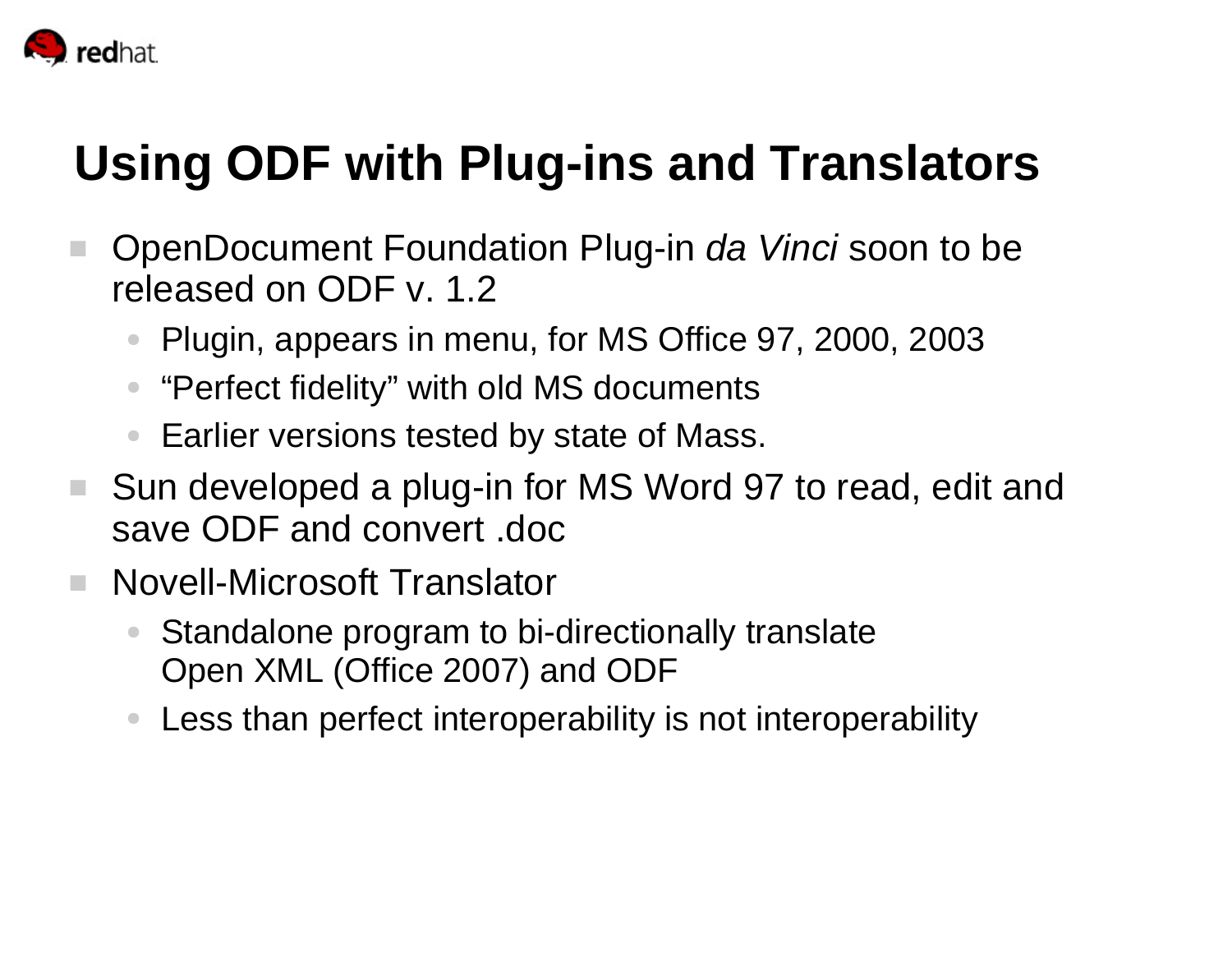

## **Red Hat Actively Support ODF**

- $\mathcal{L}_{\mathcal{A}}$  Executive Member ODF Alliance
	- $\bullet$ Others include IBM, Oracle, Adobe, Sun
	- 340 members from 47 countries
	- $\bullet$ www.odfalliance.org
- × Internal and external communications campaigns
- $\mathcal{L}_{\mathcal{A}}$ Grassroots efforts in targeted geographies
- $\mathcal{L}_{\mathcal{A}}$ Personal visits with CIOs and legislators worldwide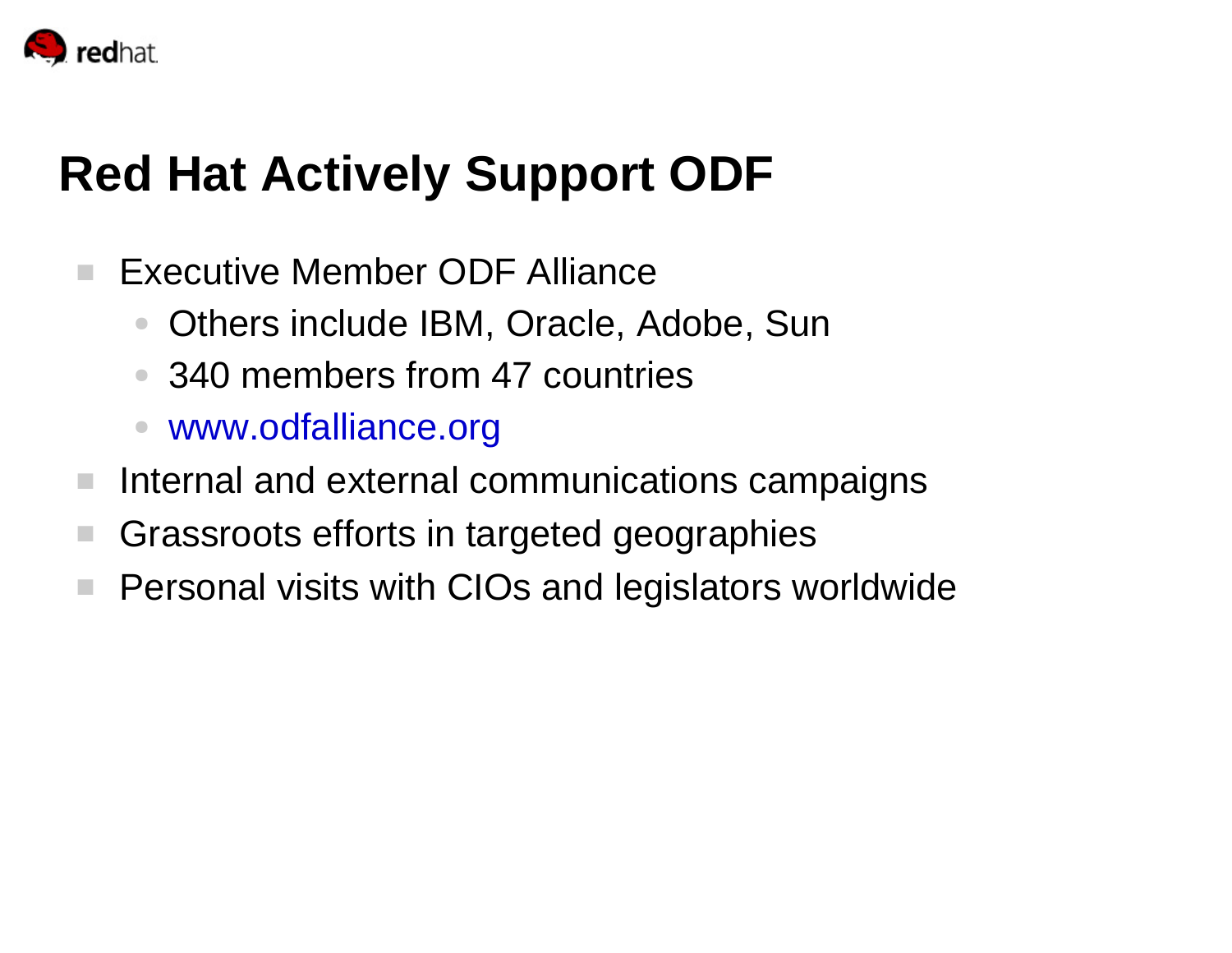

# **Some ODF Alliance Government and Education Members**

- ٠ Bristol City Council (UK)
- п City of Boomington, IN (USA)
- ٠ City of Vienna (Austria)
- ш Ministry of Finance (Macedonia)
- п Local Government Computer Services Board (Ireland)
- ٠ Beijing Jiaotong University (China)
- ٠ Institute of Software, Chinese Academy of Sciences
- ٠ University of Szeged (Hungary)
- ш Indian Institute of Technology
- ш UNDP-ADPID International Open Source Network
- ш Instituto das Tecnologias de Informação na Justiça (Portugal)
- $\mathcal{L}_{\mathcal{A}}$ Swiss Federal Institute of Technology Zurich